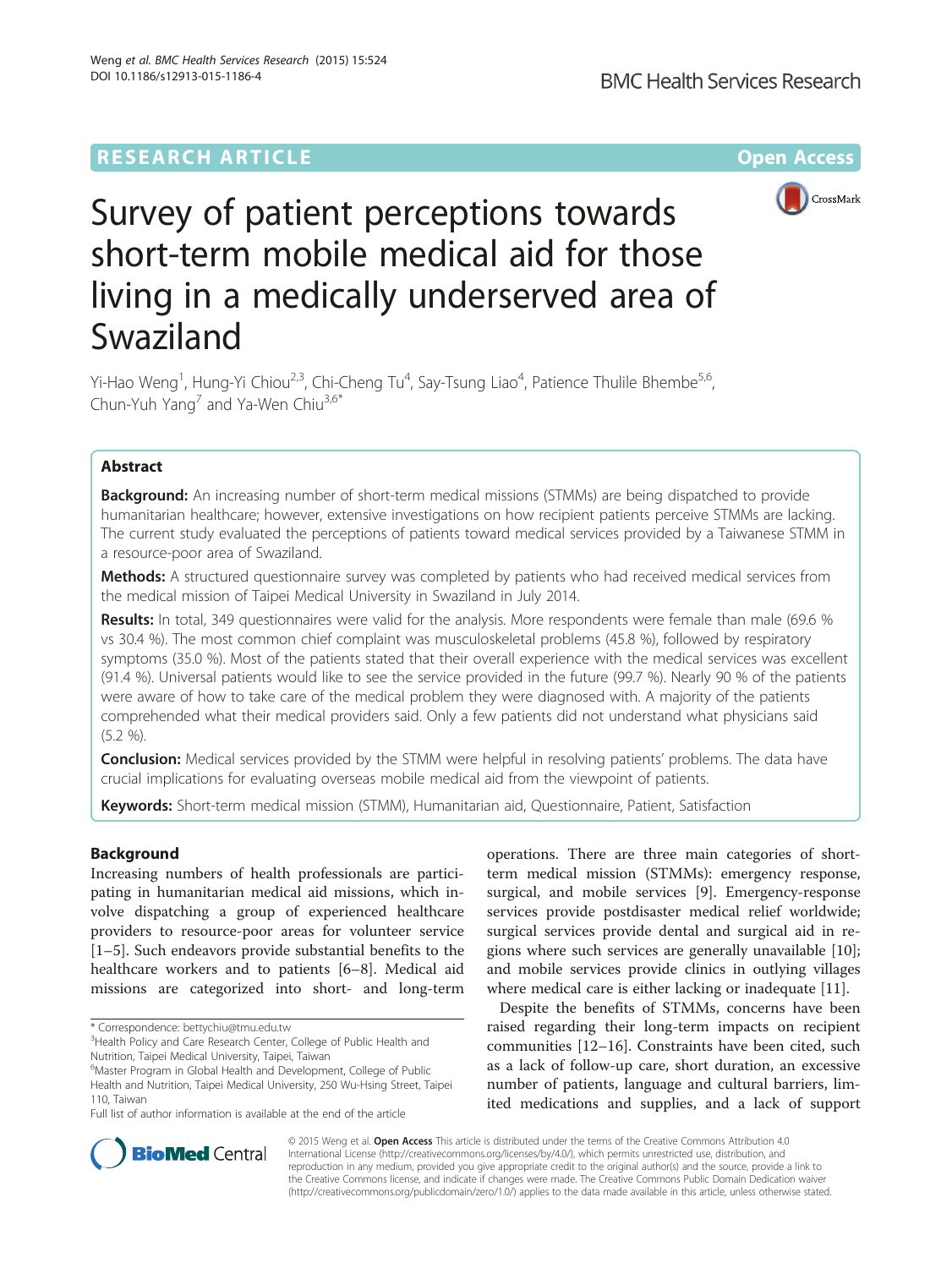services from local authorities [[12, 14](#page-6-0), [17](#page-6-0)]. Understanding beneficial partnerships between humanitarian organizations and host countries is imperative [\[18](#page-6-0), [19](#page-6-0)]. A few studies have evaluated the perceptions of participating volunteer health workers [[11, 20](#page-6-0)–[22](#page-6-0)]. However, the perceptions of recipient patients have not been extensively investigated [\[23](#page-6-0)].

Several organizations in Taiwan have dispatched groups of health professionals, in the form of STMMs, to resource-poor countries. These efforts involve groups of healthcare personnel traveling to medically underserved areas far from Taiwan [[20](#page-6-0), [24, 25\]](#page-6-0). In these regions, obtaining medical services is difficult for most patients. Furthermore, there is asymmetric medical knowledge between patients and healthcare providers. In addition to medical conditions, past studies on medical aid missions have primarily focused on the behavior of health professionals [\[3](#page-6-0), [7](#page-6-0), [9, 20](#page-6-0), [22](#page-6-0), [26](#page-6-0), [27\]](#page-6-0). Research investigating patients' perceptions is rare [[28\]](#page-6-0). In this article, we report the results of a questionnaire survey designed to explore the perceptions of patients toward mobile short-term assignments of volunteer medical services. We examined how medical aid missions were perceived in relation to experiences by patients in the Kingdom of Swaziland. This paper describes some implications of health evaluations for conducting successful STMMs.

## **Methods**

#### Taiwan medical mission

A medical mission was dispatched to improve the healthcare environment of Swaziland by offering disease control education, training, guidance, experience, and methodologies as practiced in Taiwan. These efforts involved groups of healthcare personnel who traveled to medically underserved areas. Before the STMM medical service began, surveys were conducted to gather relevant information, including the required mission period, specialties of the mission personnel, locations of mobile clinics, licensure of medical care, and issues relating to the importation of drugs and equipment. Healthcare professionals for the STMM were recruited from various hospitals cooperating with Taipei Medical University and comprised a team of prominent specialist physicians, experienced nurses, pharmacists, and public health personnel. All members were fluent in English and had received disease prophylaxis, such as vaccinations, prior to departure [\[15](#page-6-0)].

The STMM covered all costs, including transportation and travel, daily expenses, logistical support, medications and supplies, laboratory capabilities, and accommodation. Medication formulary was established by the STMM. Drugs and equipment were prepared by participating hospitals in accordance with guidelines published by the World Health Organization and International Dispensary Association [[27](#page-6-0)]. No medications were obtained locally. The medical services were designed to minimize any disruption to the culture of the host countries, conform to levels of local healthcare, and facilitate cooperation with local healthcare workers and nursing students.

The medical mission involved 110 personnel, namely 14 physicians, 18 nurses, 4 pharmacists, 13 public health managers, 11 drivers, and 50 volunteers and translators. Volunteers were responsible for language translation, triage, and measuring weight and height. Some Swazi personnel were recruited as translators to minimize the language barrier.

Some healthcare providers who participated in this STMM had been working for a long-term medical mission located at Mbabane Government Hospital, a national hospital in Mbabane, Swaziland. These healthcare providers were located at a driving distance of approximately 2.5 h from the STMM target location. The STMM physicians were internists, surgeons, dentists, pediatricians, obstetrician-gynecologists, and family physicians. Their subspecialties included allergy, rheumatology, pulmonology, neurology, neurosurgery, infectious disease, and radiology. In addition to medical care, the mission provided health education, including oral hygiene, wound care, physical massage, and disease prevention.

Radio advertisements and printed signs and fliers announced the forthcoming arrival of STMM in the target area. Swazi health officials also mobilized local health providers to spread the information about the STMM to patients in need.

#### Study population

The location of this study was a resource-poor village in Endzingeni, Hhohho, Swaziland. All patients who received humanitarian medical services from the STMM in Swaziland during July 2014 were the survey targets. Children under 18 years of age were excluded.

### Survey administration

This study used a questionnaire survey. The questionnaire was anonymously distributed by volunteers to 499 patients after they received STMM medical services. The volunteers were composed of local residents who were highly aware of their language and culture. An orientation conference was conducted for volunteers before the questionnaire survey. In total, eight volunteers (three men and five women) assisted in collecting questionnaires.

#### Questionnaire development

The development of an instrument for assessing patients was based on a comprehensive literature review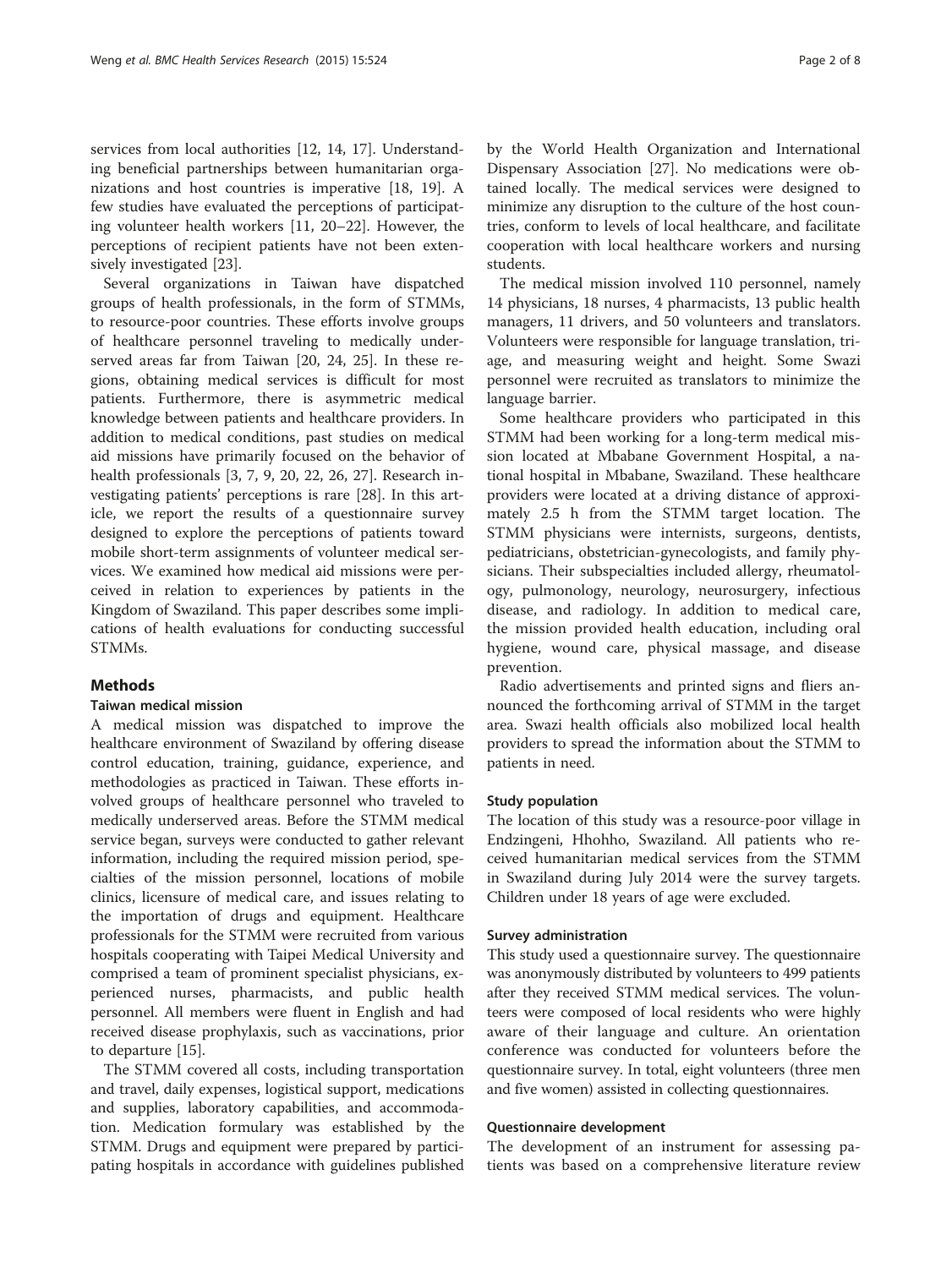of publications on existing questionnaires. The review led us to base our questionnaire on that of Maki et al. [\[18](#page-6-0)]. The questions for perceptions consisted of items for measuring the expectation, experience, preference, and adherence of patients toward medical services provided by the STMM. After the questionnaire was developed in English, the questions were translated into Swazi by a native speaker (see Additional file [1](#page-6-0)). Subsequently, back translation from Swazi into English was performed by another translator who was fluent in both Swazi and English to ensure the accuracy of translation.

#### Validity and reliability

The questionnaire was examined by five experts to establish the content validity. Their expertise included global health, humanitarian aid (medical missions), survey methodology (statistics), international relations (diplomacy), and tropical medicine. Each expert had more than 20 years of work experience in their fields and fully understood the functions of the medical mission. The final questionnaire was modified according to the experts' advice. In addition, the internal consistency of all indices was estimated using Cronbach's alpha. In this survey, the content validity index of 0.82 and Cronbach's alpha of 0.84 indicated sufficient validity and reliability, respectively, of the questionnaire parameters.

## Ethical considerations

The study protocol was approved by the Ethical Review Board of Taipei Medical University in Taiwan and the Scientific and Ethics Committee for Ministry of Health and Social Welfare Research in Swaziland. The questionnaire was accompanied by an introductory letter stating the purpose of the study and promising confidentiality. This letter was written in both English and Swazi. Patients willing to answer the questions and sign the consent form were enrolled in this study.

### Statistical analyses

All statistical analyses were conducted using SPSS 19.0 for Windows (SPSS, Chicago, IL, USA). Categorical variables were analyzed using the chi-squared test or Fisher's exact test. For comparing the quantitative variables between the groups, the null hypothesis that there was no difference between each group was tested using analysis of variance. Significance was defined as  $p < 0.05$ .

## Results

The medical services were provided in camps built for the medical mission. On the day of the medical mission, patients lined up and were treated on a first-come, firstserve basis. At the end of the mission, no patient was dead or retained.

## Data collection

Questionnaires were distributed to patients who had received medical services provided by the STMM at Endzingeni. In total, 349 returned questionnaires with complete answers were valid for analysis (response rate: 69.9 %). Their demographic information is summarized in Table 1. More than half of the patients were aged > 60 years. There were more females than males. Most of the patients were married (90.5 %). Over half of the patients had no school education, and only 1.7 % of the patients had a college degree or higher. Furthermore, most of the patients were Swazis (99.7 %).

#### Chief complaints of participating patients

The major problems of the patients were categorized into seven groups (Table [2](#page-3-0)): respiratory system (such as cough and rhinorrhea), cardiovascular system (such as hypertension), digestive system (such as diarrhea and vomiting), urogenital system (such as dysuria), musculoskeletal system (such as back pain), central nervous system (such as headache), and other problems (such as visual and skin problems). The most common problems were diseases of the musculoskeletal system (45.8 %), followed by respiratory system diseases (35 %). A total of

Table 1 Demographic data of 349 patients in Hhohho, Swaziland

| Demographic information         | Total $( %) n = 349$ |
|---------------------------------|----------------------|
| Age (years)                     |                      |
| $20 - 40$                       | 28 (8.0)             |
| $41 - 50$                       | 39 (11.2)            |
| $51 - 60$                       | 78 (22.3)            |
| >60                             | 204 (58.5)           |
| Gender                          |                      |
| Female                          | 243 (69.6)           |
| Male                            | 106 (30.4)           |
| Marital status                  |                      |
| Single                          | 29 (8.4)             |
| Married                         | 316 (90.5)           |
| Other (divorced, widowed, etc.) | 4(1.1)               |
| Education                       |                      |
| None                            | 188 (53.9)           |
| $\leq$ 7 years                  | 97 (27.8)            |
| 8-9 years                       | 37 (10.6)            |
| $10-12$ years                   | 21(6.0)              |
| College                         | 4(1.1)               |
| Masters or above                | 2(0.6)               |
| Ethnicity                       |                      |
| Swazi                           | 348 (99.7)           |
| Other                           | 1(0.3)               |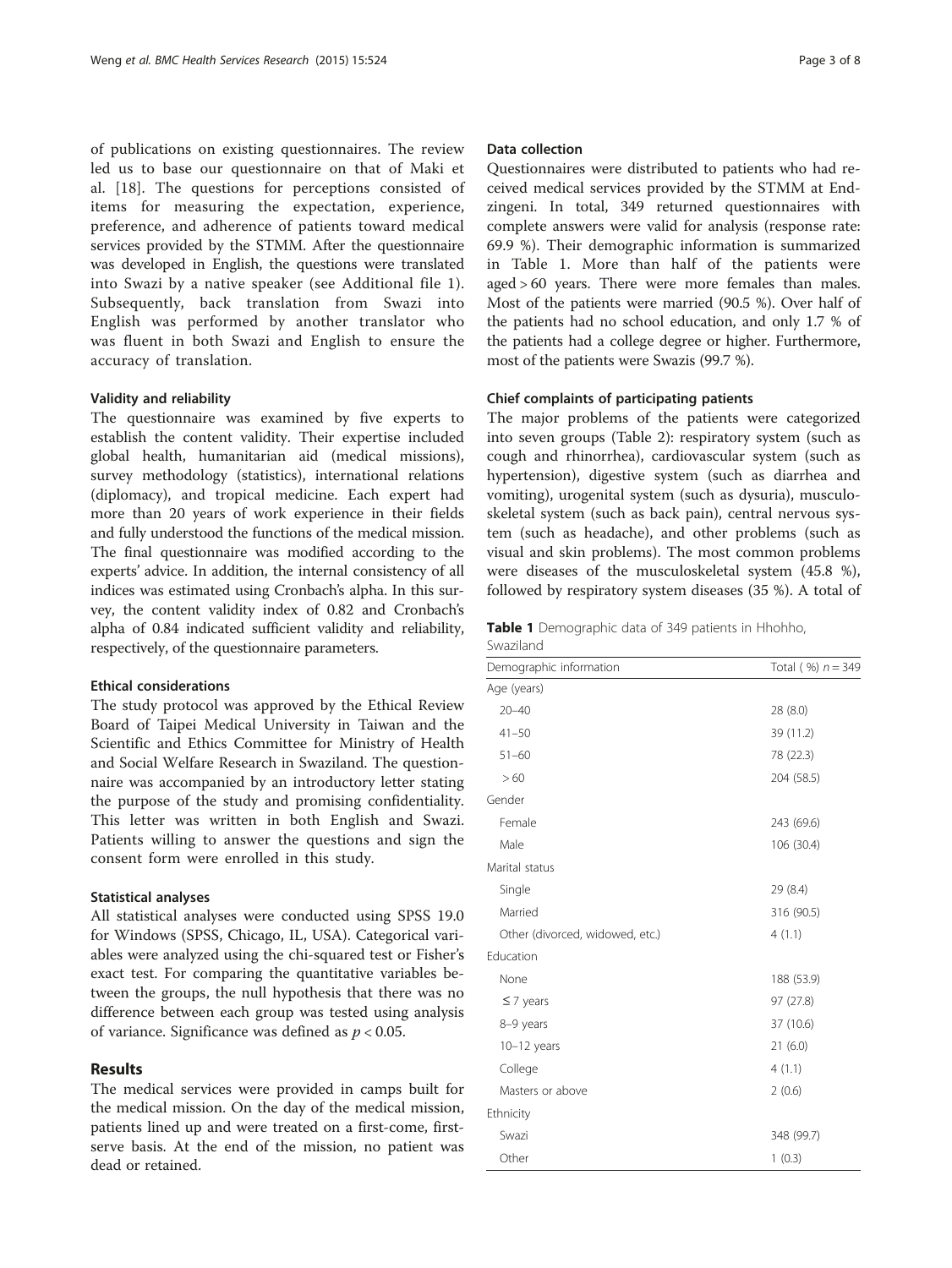| Chief complaint        | Number | Percent |
|------------------------|--------|---------|
| Musculoskeletal system | 160    | 45.8    |
| Respiratory system     | 122    | 35.0    |
| Urogenital system      | 13     | 3.7     |
| Digestive system       | 36     | 10.3    |
| Cardiovascular system  | 49     | 14.0    |
| Nervous system         | 56     | 16.0    |
| Other                  | 113    | 32.4    |

<span id="page-3-0"></span>**Table 2** Chief complaints of the participating patients ( $n = 349$ )

162 patients had more than one chief complaint (46.4 %). In addition, 92.7 % of the patients reported that they had access to medical providers who could follow up their medical problems.

## Characteristics of travel to receive medical services

The durations of time required to visit a local institution and the STMM were 75 and 91 min on average, respectively (Fig. 1). The traveling time to a local medical institution was shorter than that to the STMM ( $p < 0.001$ ).

The methods of travel to the medical services are shown in Fig. [2](#page-4-0). When traveling to a local institution, approximately two-thirds of patients used public transportation. There was a significant difference in the mode of travel used to receive medical services. Patients more often went to the STMM than to local medical institutions with public transportation ( $p < 0.001$ ). Regarding how the patients knew about the STMM, most reported word of mouth as the information source, followed by the radio, a local health provider, and a sign or flier (Fig. [3\)](#page-4-0).

#### Perceptions of the STMM medical services

Most of the patients (91.4 %) rated the overall satisfaction with the medical services of the STMM as excellent (Table [3\)](#page-5-0). In addition, most of the patients were able to take care of their medical problems (87.7 %). Furthermore, 99.7 % of the patients would have liked to see the STMM offer its services again. Nearly two-thirds of the patients (61.6 %) clearly understood what their medical providers said. Approximately one-third of the patients reported that they moderately understood what their medical providers said. Only a small proportion of the patients (5.2 %) did not understand what their medical providers said.

## **Discussion**

In this study, we evaluated the perceptions of patients treated by health professionals dispatched from Taiwan to Swaziland. These patients had few medical resources because of the remoteness of where they lived. Among approaches for evaluating STMMs, most researchers have focused on the quality of the host and visiting mission teams, examining parameters such as costs, efficiency, education, preparedness, and sustainability [[11, 20](#page-6-0)–[22](#page-6-0), [29](#page-6-0)–[32\]](#page-7-0). Studies investigating the impacts of STMMs on recipient patients are scant. Assessing patients' needs is necessary because their satisfaction is a crucial outcome [\[18,](#page-6-0) [33](#page-7-0)–[35\]](#page-7-0). To our knowledge, this is the first large-scale survey to evaluate the preferences and adherence of patients who received foreign humanitarian medical services.

Although medical aid for resource-poor countries has been provided for decades, the quality of medical care has not been adequately measured because of difficulties with evaluation models [\[18](#page-6-0)]. In this study, we conducted a questionnaire survey to investigate the healthcare quality of medical services provided by the STMM for people in Swaziland. Our study evaluated the expectation, experience, preference, and adherence of patients by asking matched questions. First, expectation was defined as whether the patients would like to see the service provided by the mission again. Second, experience was examined by asking the patients whether they understood

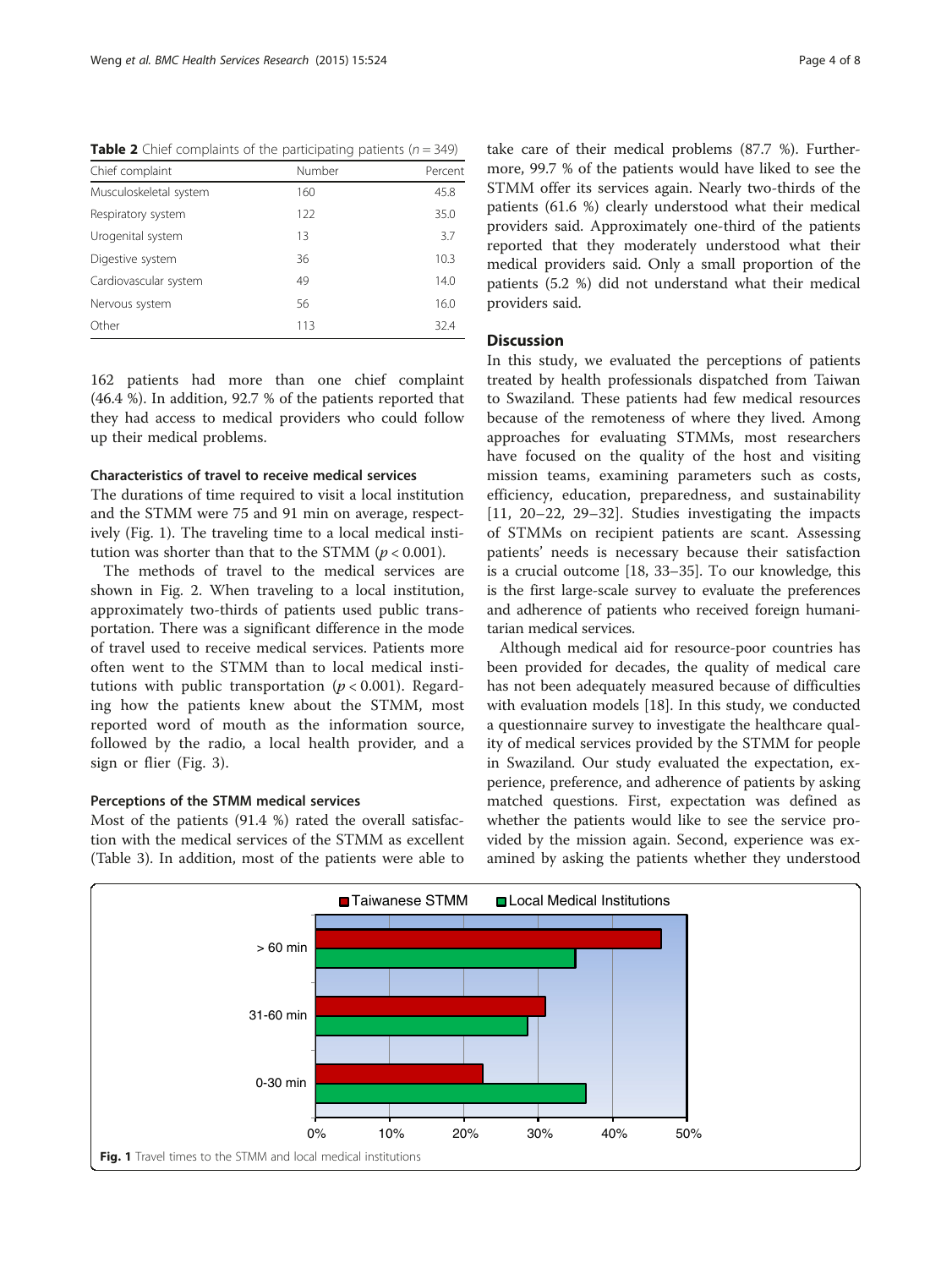<span id="page-4-0"></span>

what the medical providers said. Third, preference was described as whether patients were satisfied with the mission. Fourth, to assess adherence, we asked the patients whether they were able to take care of their diagnosed medical problem.

In this inquiry, we used the following questions to demonstrate that the STMM was helpful in resolving the patients' problems. First, the overall experience with the medical services was positive. Up to 91.4 % of the patients expressed high satisfaction with the STMM's medical services. Second, almost all the patients hoped to see the services provided in the future. These results indicate that the patients were willing to return for medical help. Third, approximately two-thirds of the patients comprehended the doctors' explanations and understood how to treat their problems. These data suggest that although most of the patients encountered a language barrier with the STMM members, translation resolved this problem by enabling effective communication. Fourth, nearly all the patients could follow the doctors' instructions. This is critical because the management of

numerous diseases requires the cooperation of patients in their daily lives.

This survey was administered to 499 patients of one STMM. Some strategies were implemented to recruit this high number of patients. First, the STMM cooperated with local health providers to find patients in need. Second, the official health department provided a large area with an obvious target. This location enabled patients to conveniently access the STMM. Third, the STMM recruited local volunteers to assist in STMM management duties such as logistics and triage. These methods facilitated creating a support network assisting needy patients in visiting the STMM.

Our survey showed that approximately two-thirds of the patients received medical treatment at local institutions. We speculate that these patients came to the STMM for further management because they were not satisfied with their previous treatment at local institutions or because the STMM provided novel treatment. Overall, these patients were satisfied with the STMM services. Furthermore, the satisfaction of the patients

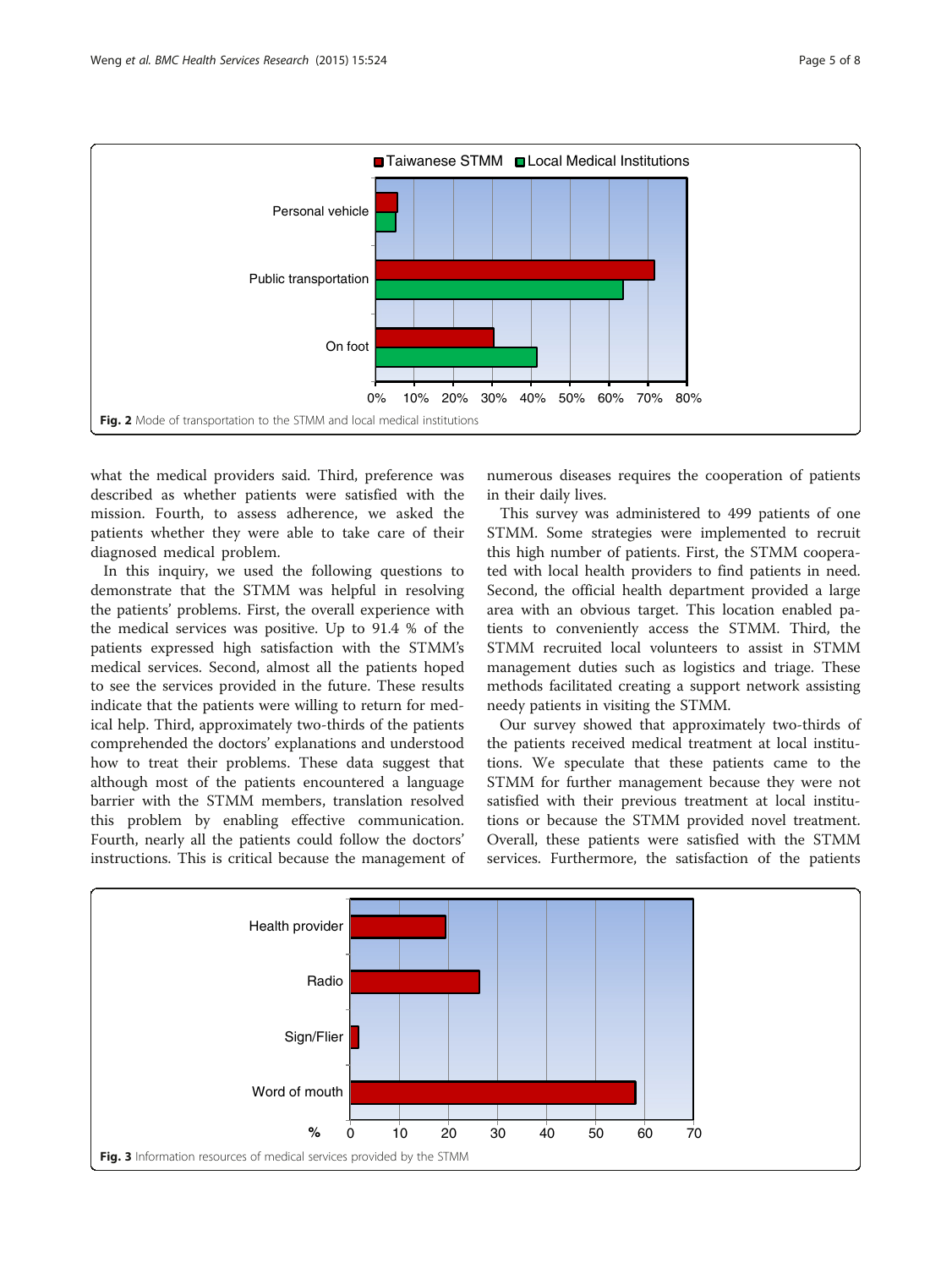<span id="page-5-0"></span>Table 3 Perceptions of medical care provided by the STMM

| Perception                               | Total<br>$n = 349$ |
|------------------------------------------|--------------------|
|                                          |                    |
| Very much                                | 215 (61.6)         |
| $SO-SO$                                  | 116 (33.2)         |
| Poorly                                   | 18(5.2)            |
| Able to take care of the medical problem |                    |
| Yes                                      | 306 (87.7)         |
| No                                       | 14(4.0)            |
| Not sure                                 | 29 (8.3)           |
| Overall satisfaction                     |                    |
| Poor                                     | 1(0.3)             |
| Average                                  | 29 (8.3)           |
| <b>Fxcellent</b>                         | 319 (91.4)         |
| Expectation for STMM's return            |                    |
| None                                     | 1(0.3)             |
| Every year or more                       | 16(4.6)            |
| Every 6 months                           | 43 (12.3)          |
| Every 4 months                           | 66 (18.9)          |
| Every 2 months or less                   | 223 (63.9)         |

who had received treatment in the past was higher than that of those without previous treatment (data not shown), suggesting that the medical services provided by the STMM seemed more satisfying than treatment by local institutions. In other words, STMMs can complement existing health services for patients in resourcepoor settings. Although the travel time of patients to local medical institutions was shorter than that to the STMM, the participating patients still perceived high satisfaction with the STMM.

In this study, most of the patients learned of the STMM's medical services through word of mouth. In addition, most of the patients came to the STMM on foot or by public transportation. Furthermore, many of the patients had multiple medical problems. Each patient spent an average of 1.5 h visiting the STMM. These data demonstrate that the resources in Swaziland – including medical supplies, transportation, and media – are deficient.

The lack of long-term follow-up has been criticized as a major problem with STMMs [[18](#page-6-0), [31](#page-6-0)]. In our study, approximately 93 % of patients claimed that medical providers were available for them to receive follow-up treatment. Nevertheless, almost all the patients wished to see the services provided by the STMM again in the near future. These data suggest that the healthcare quality of the STMM earned their trust. We posit

several reasons for this trust. First, our STMM has a long-term partnership with official health organizations in Swaziland. Second, most of the healthcare providers in our STMM had been working in a local Swaziland hospital; thus, they knew the local culture well. Third, official native Swazi health workers participated in this STMM. These aspects of implementation enabled the STMM to reduce the cultural distance between the patients and providers.

The STMM has established a program for long-term follow-up. When patients were diagnosed with a disorder that required transfer, local health providers who worked in conjunction with the STMM assisted the patients in their referral to appropriate facilities. Because local health professionals are scarce in rural and remote areas, patients must travel great distances for medical care. In recent years, globalization has enabled health professionals to participate in humanitarian medical aid to overcome difficulties resulting from disparities in medical resources in underdeveloped countries [[2, 30](#page-6-0)]. Our findings indicate that STMMs may serve as a means of providing medical help for patients in resource-poor areas.

There are some limitations in the interpretation of the study data. First, most of the patients were Swazis living in resource-poor areas. They may have had economic problems finding medical help. Thus, their high rating of satisfaction might simply be due to the STMM providing free medical services. Second, our questionnaire was a self-report instrument completed by patients and did not explore the quality of healthcare from the viewpoint of the health providers. Because this study was not an audit of actual practice, we cannot be sure that the selfreported changes actually reflected improved healthcare. Third, our questionnaire design was insufficient in providing a detailed representation of complex issues, such as transnational and transcultural contexts. A simple "yes or no" question cannot fully identify how patients perceived the STMM. Patients may answer "yes" to a question for a range of reasons. A questionnaire with open-ended questions is required to obtain comprehensive responses [\[28](#page-6-0)]. However, most people in Swaziland prefer to speak Swazi rather than English, making a qualitative method or interview difficult to conduct for foreign researchers. Recruiting more translators might facilitate overcoming the language barrier. Nevertheless, we do not believe that this questionnaire design limitation affected the validity or core findings of this study. Fourth, our questions mainly focused on current STMM service and did not consider long-term outcomes.

#### Conclusion

In this study, we used a questionnaire survey to obtain information regarding patients' views toward the provision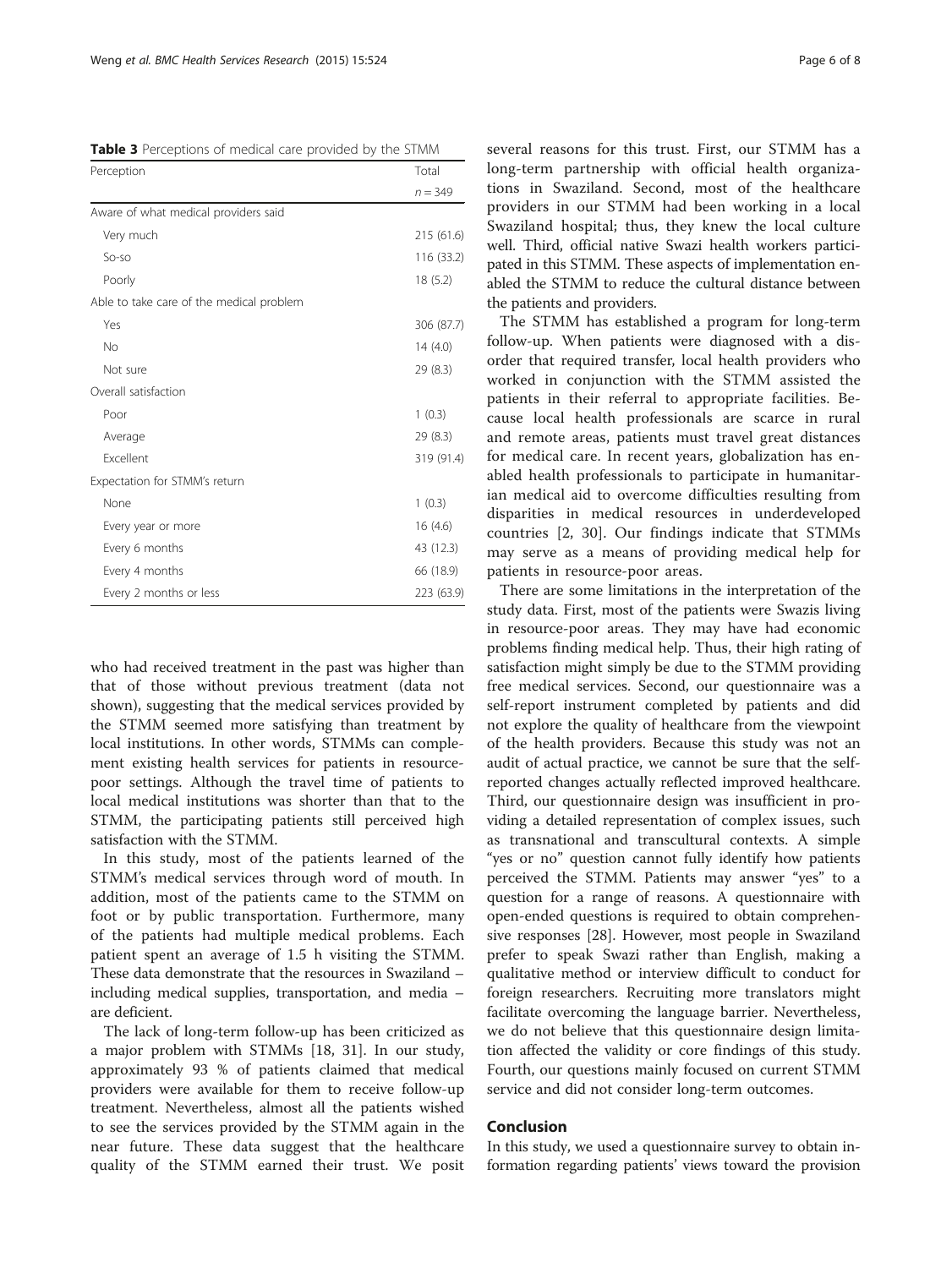<span id="page-6-0"></span>of medical service by an STMM from Taiwan. This study represents the first large-scale analysis that addresses the perceptions of such patients. Our results demonstrate that most of the patients were satisfied with the medical services that they received and deeply welcomed the return of Taiwan Medical Mission. These findings suggest that STMMs are effective in providing healthcare in lowresource settings. We hope that this survey provides further impetus for integrating evidence of STMM effectiveness from the viewpoint of patients.

## Additional file

[Additional file 1:](dx.doi.org/10.1186/s12913-015-1186-4) Questionnaire in English and Swazi language. (PDF 107 kb)

#### Abbreviation

STMM: short-term medical mission.

#### Competing interests

The authors declare that they have no competing interests.

#### Authors' contributions

YHW, HYC, CYY, and YWC conceived and developed the study. CCT, LST, PTB, and YWC assisted with coordinating the study and participated in data collection. YHW and YWC were responsible for the statistical analysis. All the authors were involved in drafting the manuscript. The final manuscript was read and approved by all the authors.

#### Acknowledgements

The authors are grateful to the participants who gave of their time to fill out the questionnaire for this study. They are grateful to Vera Lin, Bonisile Nsibandze, Nomathemba Nxumalo, Zinhle Malindzisa, Bhekiwe Matsebula, Sakhile Nyoni, Themba Mkhabela, Menzie Matsenjwa, and Taipei Medical University FLYoung International Service for their very helpful assistance with collecting questionnaires. This study was supported by research grants from Taipei Medical University (TMU101-AE1-B68), Ministry of Science and Technology (NSC 102-2511-S-038-005, MOST 104-2314-B-182A-138-, MOST 104-2410-H-038-006-SSS), and Chang Gung Memorial Hospital (CMRPG1B0132), Taiwan. The funding providers had no role in the study design, data collection and analysis, decision to publish, or preparation of the manuscript.

#### Author details

<sup>1</sup>Department of Pediatrics, Chang Gung Memorial Hospital, Chang Gung University College of Medicine, Taipei, Taiwan. <sup>2</sup>School of Public Health, College of Public Health and Nutrition, Taipei Medical University, Taipei, Taiwan. <sup>3</sup> Health Policy and Care Research Center, College of Public Health and Nutrition, Taipei Medical University, Taipei, Taiwan. <sup>4</sup>Taiwan Medical Mission, Taipei Medical University, Taipei, Taiwan. <sup>5</sup>Southern Africa Nazarene University, Manzini, Swaziland. <sup>6</sup>Master Program in Global Health and Development, College of Public Health and Nutrition, Taipei Medical University, 250 Wu-Hsing Street, Taipei 110, Taiwan. <sup>7</sup>Department of Public Health, Kaohsiung Medical University, Kaohsiung, Taiwan.

#### Received: 8 March 2015 Accepted: 18 November 2015 Published online: 27 November 2015

#### References

- Rovers J, Andreski M, Gitua J, Bagayoko A, DeVore J. Expanding the scope of medical mission volunteer groups to include a research component. Glob Health. 2014;10:7.
- 2. Snyder J, Dharamsi S, Crooks VA. Fly-By medical care: Conceptualizing the global and local social responsibilities of medical tourists and physician voluntourists. Glob Health. 2011;7:6.
- 3. Mulvaney SW, McBeth J. Medical humanitarian missions. Am Fam Physician. 2009;79(5):359–60.
- 4. Panosian C, Coates TJ. The new medical "missionaries"–grooming the next generation of global health workers. N Engl J Med. 2006;354(17):1771–3.
- 5. Walsh DS. A framework for short-term humanitarian health care projects. Int Nurs Rev. 2004;51(1):23–6.
- 6. Thompson MJ, Huntington MK, Hunt DD, Pinsky LE, Brodie JJ. Educational effects of international health electives on U.S. and Canadian medical students and residents: a literature review. Acad Med. 2003;78(3):342–7.
- 7. Martiniuk AL, Manouchehrian M, Negin JA, Zwi AB. Brain Gains: a literature review of medical missions to low and middle-income countries. BMC Health Serv Res. 2012;12:134.
- 8. Nelson BD, Lee AC, Newby PK, Chamberlin MR, Huang CC. Global health training in pediatric residency programs. Pediatrics. 2008;122(1):28–33.
- 9. Bajkiewicz C. Evaluating short-term missions: how can we improve? J Christ Nurs. 2009;26(2):110–4.
- 10. Dupuis CC. Humanitarian missions in the third world: a polite dissent. Plast Reconstr Surg. 2004;113(1):433–5.
- 11. Chiu YW, Weng YH, Chen CF, Yang CY, Chiou HY, Lee ML. A comparative study of Taiwan's short-term medical missions to the South Pacific and Central America. BMC Int Health Hum Rights. 2012;12:37.
- 12. Wolfberg AJ. Volunteering overseas–lessons from surgical brigades. N Engl J Med. 2006;354(5):443–5.
- 13. Bishop R, Litch JA. Medical tourism can do harm. BMJ. 2000;320(7240):1017.
- 14. Jesus JE. Ethical challenges and considerations of short-term international medical initiatives: an excursion to Ghana as a case study. Ann Emerg Med. 2010;55(1):17–22.
- 15. Solheim J. Third world humanitarian medical trips–are they safe? J Emerg Nurs. 2010;36(1):67–70.
- 16. Hunt MR. Establishing moral bearings: ethics and expatriate health care professionals in humanitarian work. Disasters. 2011;35(3):606–22.
- 17. Hughes SA, Jandial R. Ethical considerations in targeted paediatric neurosurgery missions. J Med Ethics. 2013;39(1):51–4.
- 18. Maki J, Qualls M, White B, Kleefield S, Crone R. Health impact assessment and short-term medical missions: a methods study to evaluate quality of care. BMC Health Serv Res. 2008;8:121.
- 19. Suchdev P, Ahrens K, Click E, Macklin L, Evangelista D, Graham E. A model for sustainable short-term international medical trips. Ambul Pediatr. 2007;7(4):317–20.
- 20. Chiu YW, Weng YH, Chen CF, Yang CY, Lee ML. Perceptions and efficiency of short-trm medical aid missions among key groups of health professionals. Eval Health Prof. 2014;37(3):379–93.
- 21. Green T, Green H, Scandlyn J, Kestler A. Perceptions of short-term medical volunteer work: a qualitative study in Guatemala. Glob Health. 2009;5:4.
- 22. Bjerneld M, Lindmark G, Diskett P, Garrett MJ. Perceptions of work in humanitarian assistance: interviews with returning Swedish health professionals. Disaster Manag Response. 2004;2(4):101–8.
- 23. Sykes KJ. Short-term medical service trips: a systematic review of the evidence. Am J Public Health. 2014;104(7):e38–48.
- 24. Chan G. Taiwan as an emerging foreign aid donor: developments, problems, and prospects. Pac Aff. 1997;70(1):37–56.
- 25. Tubilewicz C, Guilloux A. Dose size matter? Foreign aid in Taiwan's diplomatic strategy, 2000-8. Aust J Int Aff. 2011;65(3):322–39.
- 26. Bussieres JF, St-Arnaud C, Schunck C, Lamarre D, Jouberton F. The role of the pharmacist in humanitarian aid in Bosnia-Herzegovina: the experience of Pharmaciens Sans Frontieres. Ann Pharmacother. 2000;34(1):112–8.
- 27. Johnson CA, Stieglitz N, Schroeder ME. Opportunities and responsibilities for pharmacists on short-term medical mission teams. J Am Pharm Assoc. 2009;49(6):801–7.
- 28. DeCamp M, Enumah S, O'Neill D, Sugarman J. Perceptions of a short-term medical programme in the Dominican Republic: voices of care recipients. Glob Public Health. 2014;9(4):411–25.
- 29. Naujokas A. Raising the quality of care during medical missions: a survey to assess the need for clinical and anatomic pathology services in international medical missions. Arch Pathol Lab Med. 2013;137(5):637–41.
- 30. Laleman G, Kegels G, Marchal B, Van der Roost D, Bogaert I, Van Damme W. The contribution of international health volunteers to the health workforce in sub-Saharan Africa. Hum Resour Health. 2007;5:19.
- 31. Levy ML, Duenas VJ, Hambrecht AC, Hahn EJ, Aryan HE, Jandial R. Pediatric neurosurgery outreach: sustainability appraisal of a targeted teaching model in Kiev, Ukraine. J Surg Educ. 2012;69(5):611–6.